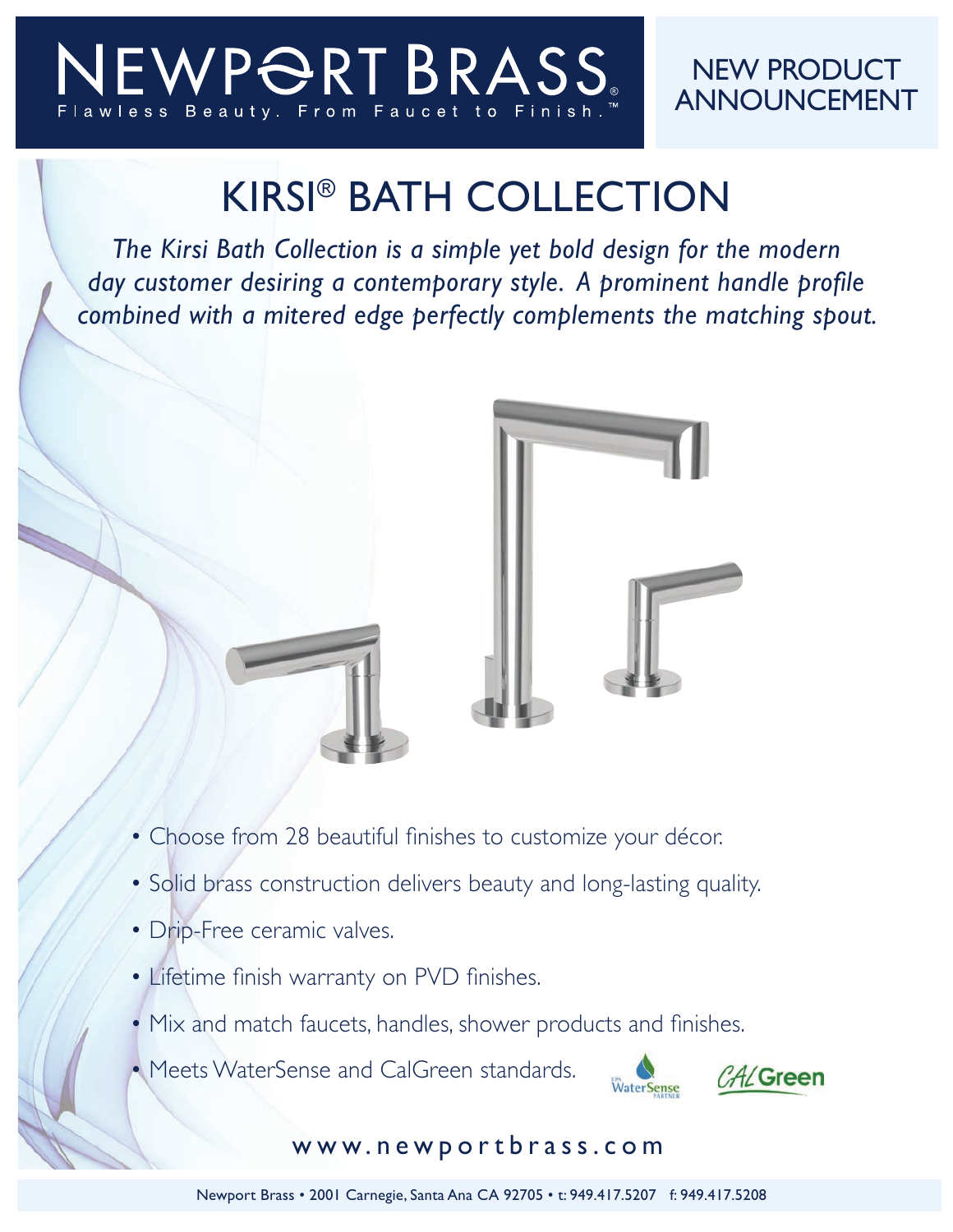| Kirsi Bath Collection               |                        |                                                                                                                                                                |       | H.      | $\  \cdot \  \cdot \ $ |  |  |
|-------------------------------------|------------------------|----------------------------------------------------------------------------------------------------------------------------------------------------------------|-------|---------|------------------------|--|--|
|                                     | 3120                   | Widespread Lavatory Faucet<br>1/2" valves. 8" centers.<br>Spout c-c 5-1/4".                                                                                    | \$789 | \$1,066 | \$1,223                |  |  |
|                                     | 3-3121                 | Wall Mount Lavatory Faucet<br>8" centers. Spout c-c 7-11/16.<br>Drain not included. See Brasstech #320,<br>3201, 321 and 3211.<br>MUST ORDER VALVE SEPARATELY. | \$554 | \$679   | \$780                  |  |  |
|                                     | $1-532T$               | 2-valve rough with 1/2" NPT outlets.<br>High Torque Cartridge Included.                                                                                        | \$250 |         |                        |  |  |
| $\sim$<br>and the                   | 3-3122BP               | BP Tub and Shower Trim Set.<br>MUST ORDER VALVE SEPARATELY.                                                                                                    | \$853 | \$1,109 | \$1,275                |  |  |
| G                                   | $1 - 685$<br><b>OF</b> | Newport Brass BP Valve with diverter, 4 port with<br>service stops, universal 1/2" NPT & direct sweat<br>connections.                                          | \$288 |         |                        |  |  |
| $\qquad \qquad \Longleftrightarrow$ | $1 - 595$              | BP Valve with diverter, 4 Port with service stops,<br>universal 1/2" NPT & direct sweat connections.                                                           | \$440 |         |                        |  |  |
|                                     | 4-3122BP               | BP Tub and Shower Trim.<br>Less showerhead, arm and flange.<br>MUST ORDER VALVE SEPARATELY.                                                                    | \$535 | \$696   | \$800                  |  |  |
| $\overline{\mathbb{F}}$             | 1-685<br><b>OT</b>     | Newport Brass BP Valve with diverter, 4 port with<br>service stops, universal 1/2" NPT & direct sweat<br>connections.                                          | \$288 |         |                        |  |  |
|                                     | 1-595                  | BP Valve with diverter, 4 Port with service stops,<br>universal 1/2" NPT & direct sweat connections.                                                           | \$440 |         |                        |  |  |
|                                     | 5-3102BP               | BP Tub and Shower Trim.<br>Less tub spout, showerhead, arm and flange.<br>MUST ORDER VALVE SEPARATELY.                                                         | \$452 | \$588   | \$676                  |  |  |
|                                     | $1 - 685$<br><b>OF</b> | Newport Brass BP Valve with diverter, 4 port with<br>service stops, universal 1/2" NPT & direct sweat<br>connections.                                          | \$288 |         |                        |  |  |
|                                     | $1 - 595$              | BP Valve with diverter, 4 Port with service stops,<br>universal 1/2" NPT & direct sweat connections                                                            | \$440 |         |                        |  |  |
|                                     | 3-3124BP               | BP Shower Trim Set.<br>MUST ORDER VALVE SEPARATELY.                                                                                                            | \$663 | \$862   | \$991                  |  |  |
| <b><i>Company Company</i></b>       | $1 - 684$<br>OT        | Newport Brass BP Valve, 3 port with service stops,<br>universal 1/2" NPT & direct sweat connections.                                                           | \$200 |         |                        |  |  |
| $\overline{\mathbb{C}}$             | 1-594                  | BP Valve, 3 Port with service stops, universal<br>1/2" NPT & direct sweat connections.                                                                         | \$317 |         |                        |  |  |
|                                     | 4-3104BP               | BP Shower Trim.<br>Less showerhead, arm and flange.<br>MUST ORDER VALVE SEPARATELY.                                                                            | \$385 | \$501   | \$576                  |  |  |
|                                     | 1-684<br><b>OT</b>     | Newport Brass BP Valve, 3 port with service stops,<br>universal 1/2" NPT & direct sweat connections.                                                           | \$200 |         |                        |  |  |
|                                     | 1-594                  | BP Valve, 3 Port with service stops, universal<br>1/2" NPT & direct sweat connections.                                                                         | \$317 |         |                        |  |  |
| $\sim$                              | 3-3125                 | Wall Mount Tub Faucet<br>Spout $c-c$ $8-1/4$ ".<br>MUST ORDER VALVES SEPARATELY.                                                                               | \$534 | \$694   | \$798                  |  |  |
|                                     | $1-500T$               | 2-valve rough with 1/2" NPT outlets.<br>High Torque Cartridge Included.                                                                                        | \$250 |         |                        |  |  |
|                                     | 3-3126                 | Roman Tub Faucet<br>Spout c-c 7-1/8".<br>MUST ORDER VALVES SEPARATELY.                                                                                         | \$758 | \$985   | \$1,133                |  |  |
|                                     | $1 - 697$              | 3/4" valve for above.<br>Includes quick connect.                                                                                                               | \$328 |         |                        |  |  |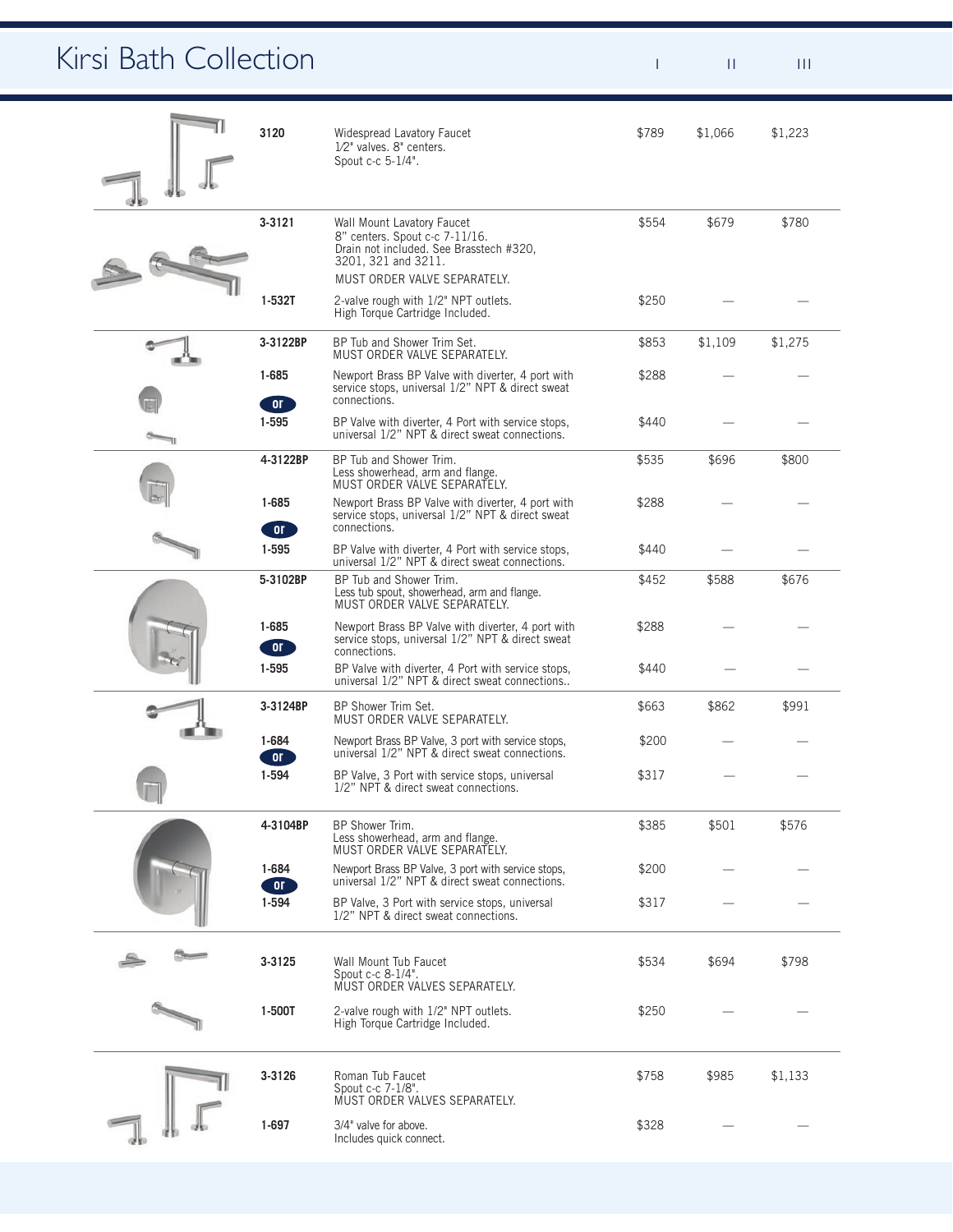|                 |           |                                                                                                                                                                                                                                                                                                                                                                                                                         |         | $\mathbf{H}$ | $\mathbf{H}$ |  |
|-----------------|-----------|-------------------------------------------------------------------------------------------------------------------------------------------------------------------------------------------------------------------------------------------------------------------------------------------------------------------------------------------------------------------------------------------------------------------------|---------|--------------|--------------|--|
|                 | 3-3127    | Roman Tub Faucet with Handshower<br>Spout c-c 7-1/8". Uses 16 point stem.<br>Set includes: 1 ea. No. 283-4 Handshower,<br>No. 284 59" Hose, No. 289-7 Deck Flange Kit.<br>MUST ORDER VALVES SEPARATELY.                                                                                                                                                                                                                 | \$1,008 | \$1,310      | \$1,507      |  |
|                 | 1-698     | 3/4" valve for above.<br>Includes No. 290 & quick connect.                                                                                                                                                                                                                                                                                                                                                              | \$663   |              |              |  |
|                 | 3109      | <b>Bidet Set</b><br>1/2" valves. Includes bottom spray with<br>vacuum breaker. 4 hole mount bidet.                                                                                                                                                                                                                                                                                                                      | \$981   | \$1,275      | \$1,467      |  |
|                 | 3-3103TR  | 1/2" Thermostatic Trim Plate with Handles<br>Integrated diverter handle with independent<br>temperature control.<br>MUST ORDER VALVE SEPARATELY.                                                                                                                                                                                                                                                                        | \$486   | \$657        | \$748        |  |
|                 | $1 - 741$ | 1/2" Thermostatic Rough-in<br>with Volume/Shut off Control. Flow rate of 10.25<br>gallons per minute at 60 PSI hot and cold mixed flow.<br>Factory calibrated comfort setting at 100-deg F, built-in<br>check valves with service stops. Independent adjustment<br>of temperature and volume control. IAPMO Listed.<br>Meets ASSE Standard 1016.                                                                        | \$379   |              |              |  |
| <b>CALGreen</b> | 1-742     | 1/2" Thermostatic Rough-in<br>with Integrated 2 Way Diverter and Shut off Control<br>Flow rate of 10.25 gallons per minute at 60 PSI hot<br>and cold mixed flow, top outlet. Factory calibrated<br>comfort setting at 100-deg F, built-in check valves with<br>service stops. Independent adjustment of temperature<br>and volume control. CalGreen Compliant. IAPMO Listed.<br>Meets ASSE Standard 1016.               | \$442   |              |              |  |
|                 | $1 - 743$ | 1/2" Thermostatic Rough-in<br>with Integrated 3 Way Diverter with share function<br>ports 1 and 2, and Shut Off Control. Flow rate of 8 gallons<br>per minute at 60 PSI hot and cold mixed flow, combo<br>outlet. Factory calibrated comfort setting at 100-deg F,<br>built-in check valves with service stops. Independent<br>adjustment of temperature and volume control.<br>IAPMO Listed. Meets ASSE Standard 1016. | \$483   |              |              |  |
| <b>CALGreen</b> | $1 - 744$ | 1/2" Thermostatic Rough-in<br>with Integrated 3 Way Diverter and Shut off Control.<br>Flow rate of 6.75 gallons per minute at 60 PSI hot and<br>cold mixed flow, top outlet. Factory calibrated comfort<br>setting at 100-deg F, built-in check valves with service<br>stops. Independent adjustment of temperature and<br>volume control. CalGreen Compliant. IAPMO Listed.<br>Meets ASSE Standard 1016.               | \$483   |              |              |  |
|                 | 3-994LTR  | 3/4" Thermostatic Trim Plate with Handle<br>MUST ORDER VALVES SEPARATELY.                                                                                                                                                                                                                                                                                                                                               | \$359   | \$468        | \$540        |  |
|                 | 1-540     | 3/4" Thermostatic Rough-in Valve<br>Flow rate of 18 gallons per minute at 60 PSI.<br>Factory calibrated comfort setting at 100-deg F,<br>built-in check valves with service stops.<br>IAPMO Listed. Meets ASSE Standard 1016.<br>MUST USE WITH SEPARATE STOP/VOLUME CONTROL                                                                                                                                             | \$595   |              |              |  |